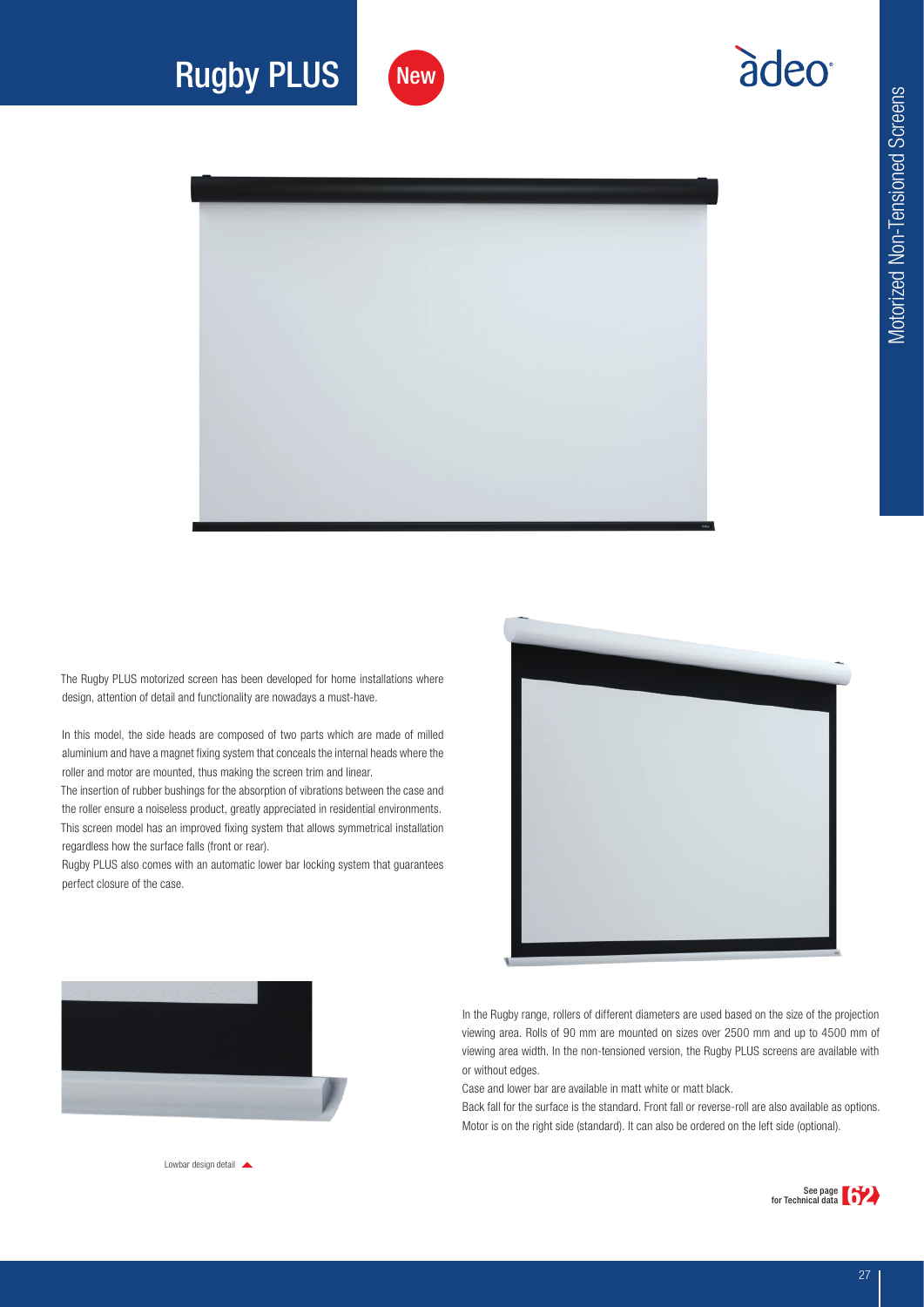# adeo

## New Rugby PLUS



## Quiet Rolling System

Using a double head enables the insertion of rubber bushings to absorb vibrations between the case and the roller. This system reduces the noise of the screen, which will be highly appreciated in residential environments.



## Softend Lowbar System Designed using soft gaskets that dampen noise and absorb contacts when closing the lower bar.

### SuperQuick Bracket Attachment System

The screen is supplied with an improved rapid and user-friendly fixing system for both wall and ceiling mounting. The clamping has been designed adopting symmetrical logics to enable both front and back mounting. The bracket kit consists of a single fixing unit (extruded aluminium bracket) and a single clamping unit (PVC moulded block), significantly reducing the number of parts.



### Auto Adjustment System

Another feature of the Rugby PLUS model is the use of a micro switch that ensures that the lower bar is always locked in the same position when closed. This auto-adjustment system means that there is no need for the customer to correct any stretching of the screen over time.

### Create your own screen with the PSS

> Motor type: standard motor or RTS radio integrated motor (optional) or IO silent radio integrated motor (optional) > Case: with quick-installation system > Case color: standard in White Matte. Optional in Black Matte. Custom color

## Projection Surfaces (see page 6)

- > Personalized dimensions: width and > VisionWhite / VisionWhitePro
	- > ReferenceWhite / ReferenceGrey
	- > VisionAcoustik
	- > VisionRear DB and VisionRear, only without black borders

### Standard Accessories

- > SuperQuick Bracket Attachment System, quick installation wall or ceiling brackets
- > Softend Lowbar System, rubber shock absorbers between the lower bar and case
- > Quiet Rolling System, rubber shock absorbers between the roller and case
- > Auto Adjustment System, limit switch automatic adjustment
- > Unipolar switch

## Optional Accessories

- > Interface to drive the screen in radio frequency with remote control (not included), 12V trigger, unipolar switch, dry contact or RS232
- > SRI motor option RF radio integrated standard receiver and transmitter
- > SIO IO-homecontrol<sup>®</sup> motor option RF radio integrated with transmitter
- > Receiver and infrared remote control
- > Extension brackets for screensup to 60 cm
- > Screen lift

(standard), front or reverse-roll (optional) > Side of command/motor: right

> Standard Drop: from 5 to 45 cm > Projection surface fall: back

(standard) or left (optional)

for an extra cost

*Motorized Non-Tensioned Screens* Motorized Non-Tensioned Screens

height

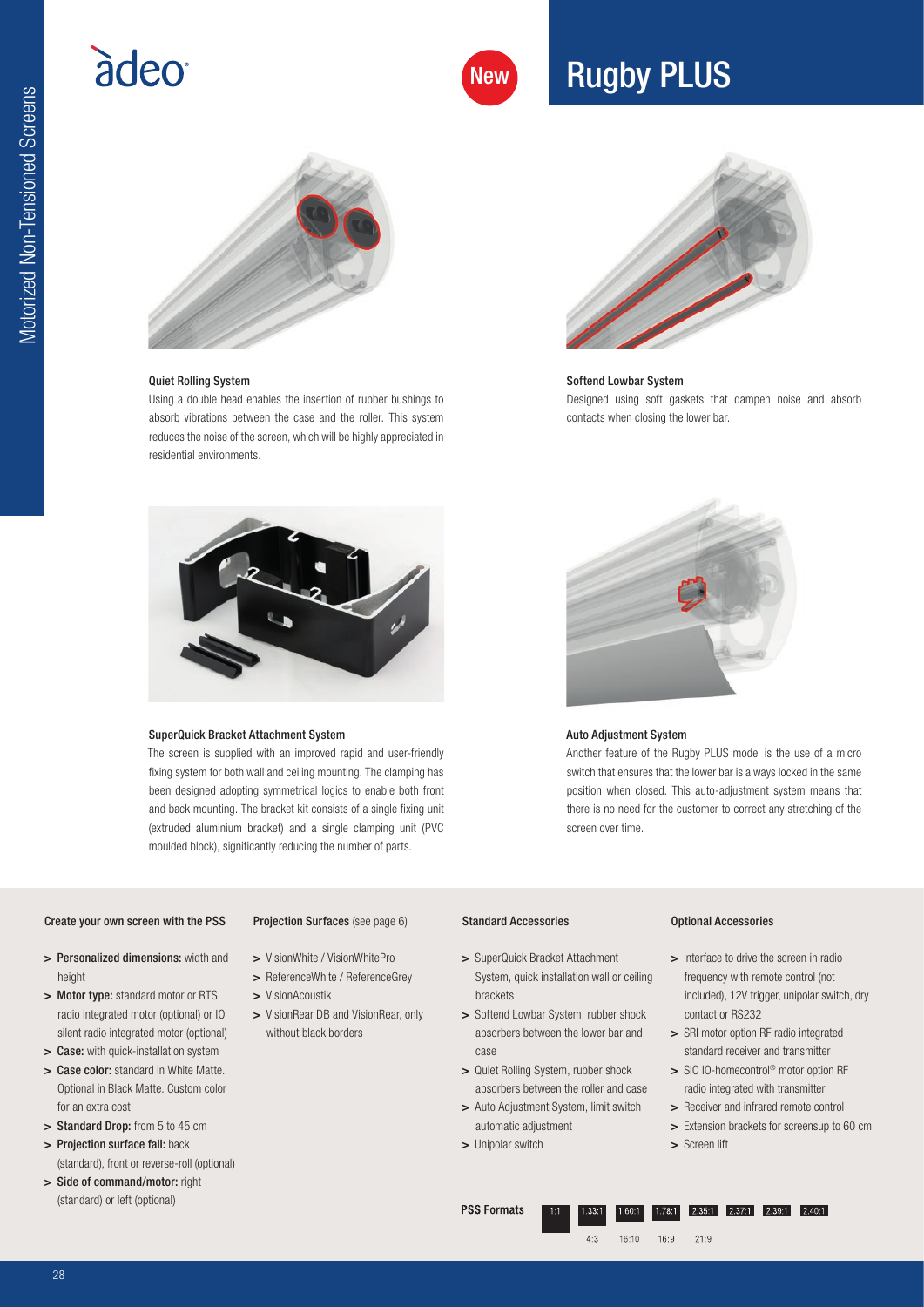# àdeo

## Technical Data

## **Rugby Plus** Without borders

| <b>Aspect Ratio</b> | Viewing Width                                | Viewing Height                               | Diagonal Inches                       | <b>Overall Width</b>                         | Overall Height                               | Packaging<br>Dimensions                                                                      | Net Weight                       | Gross Weight                     |
|---------------------|----------------------------------------------|----------------------------------------------|---------------------------------------|----------------------------------------------|----------------------------------------------|----------------------------------------------------------------------------------------------|----------------------------------|----------------------------------|
|                     | C                                            | D                                            | N                                     | A                                            | B                                            | mm                                                                                           | kg                               | kg                               |
| 1,00<br>(1:1)       | 2000<br>2500<br>3000                         | 2000<br>2500<br>3000                         | 111<br>139<br>167                     | 2080<br>2580<br>3080                         | 2164<br>2694<br>3194                         | 2180X150X180<br>2680X210X200<br>3180X210X200                                                 | 15<br>20<br>26                   | 17<br>22<br>28                   |
| 1,33<br>(4:3)       | 2000<br>2500<br>3000<br>3500<br>4000<br>4500 | 1504<br>1880<br>2256<br>2632<br>3008<br>3383 | 99<br>123<br>148<br>172<br>197<br>222 | 2080<br>2580<br>3080<br>3580<br>4080<br>4580 | 1668<br>2044<br>2450<br>2826<br>3202<br>3577 | 2180X150X180<br>2680X150X180<br>3180X210X200<br>3680X210X200<br>4180X210X200<br>4680X210X200 | 15<br>20<br>26<br>32<br>38<br>44 | 17<br>22<br>28<br>34<br>40<br>46 |
| 1,6<br>(16:10)      | 2000<br>2500<br>3000<br>3500<br>4000<br>4500 | 1250<br>1563<br>1875<br>2188<br>2500<br>2813 | 93<br>116<br>139<br>162<br>186<br>209 | 2080<br>2580<br>3080<br>3580<br>4080<br>4580 | 1414<br>1727<br>2069<br>2382<br>2694<br>3007 | 2180X150X180<br>2680X150X180<br>3180X210X200<br>3680X210X200<br>4180X210X200<br>4680X210X200 | 15<br>20<br>26<br>32<br>38<br>44 | 17<br>22<br>28<br>34<br>40<br>46 |
| $1,78$<br>(16:9)    | 2000<br>2500<br>3000<br>3500<br>4000<br>4500 | 1124<br>1404<br>1685<br>1966<br>2247<br>2528 | 90<br>113<br>135<br>158<br>181<br>203 | 2080<br>2580<br>3080<br>3580<br>4080<br>4580 | 1288<br>1568<br>1879<br>2160<br>2441<br>2722 | 2180X150X180<br>2680X150X180<br>3180X210X200<br>3680X210X200<br>4180X210X200<br>4680X210X200 | 15<br>20<br>26<br>32<br>38<br>44 | 17<br>22<br>28<br>34<br>40<br>46 |
| 2,35<br>(21:9)      | 2000<br>2500<br>3000<br>3500<br>4000<br>4500 | 851<br>1064<br>1277<br>1489<br>1702<br>1915  | 86<br>107<br>128<br>150<br>171<br>193 | 2080<br>2580<br>3080<br>3580<br>4080<br>4580 | 1015<br>1228<br>1471<br>1683<br>1896<br>2109 | 2180X150X180<br>2680X150X180<br>3180X210X200<br>3680X210X200<br>4180X210X200<br>4680X210X200 | 15<br>20<br>26<br>32<br>38<br>44 | 17<br>22<br>28<br>34<br>40<br>46 |
| 2,37                | 2000<br>2500<br>3000<br>3500<br>4000<br>4500 | 844<br>1055<br>1266<br>1477<br>1688<br>1899  | 85<br>107<br>128<br>150<br>171<br>192 | 2080<br>2580<br>3080<br>3580<br>4080<br>4580 | 1008<br>1219<br>1460<br>1671<br>1882<br>2093 | 2180X150X180<br>2680X150X180<br>3180X210X200<br>3680X210X200<br>4180X210X200<br>4680X210X200 | 15<br>20<br>26<br>32<br>38<br>44 | 17<br>22<br>28<br>34<br>40<br>46 |
| 2,39                | 2000<br>2500<br>3000<br>3500<br>4000<br>4500 | 837<br>1046<br>1255<br>1464<br>1674<br>1883  | 85<br>107<br>128<br>149<br>171<br>192 | 2080<br>2580<br>3080<br>3580<br>4080<br>4580 | 1001<br>1210<br>1449<br>1658<br>1868<br>2077 | 2180X150X180<br>2680X150X180<br>3180X210X200<br>3680X210X200<br>4180X210X200<br>4680X210X200 | 15<br>20<br>26<br>32<br>38<br>44 | 17<br>22<br>28<br>34<br>40<br>46 |
| 2,40                | 2000<br>2500<br>3000<br>3500<br>4000<br>4500 | 833<br>1042<br>1250<br>1458<br>1667<br>1875  | 85<br>107<br>128<br>149<br>171<br>192 | 2080<br>2580<br>3080<br>3580<br>4080<br>4580 | 997<br>1206<br>1444<br>1652<br>1861<br>2069  | 2180X150X180<br>2680X150X180<br>3180X210X200<br>3680X210X200<br>4180X210X200<br>4680X210X200 | 15<br>20<br>26<br>32<br>38<br>44 | 17<br>22<br>28<br>34<br>40<br>46 |







In certain circumstances, due to the surface's height, it is necessary to use a case with the rolling tube of 90 mm.

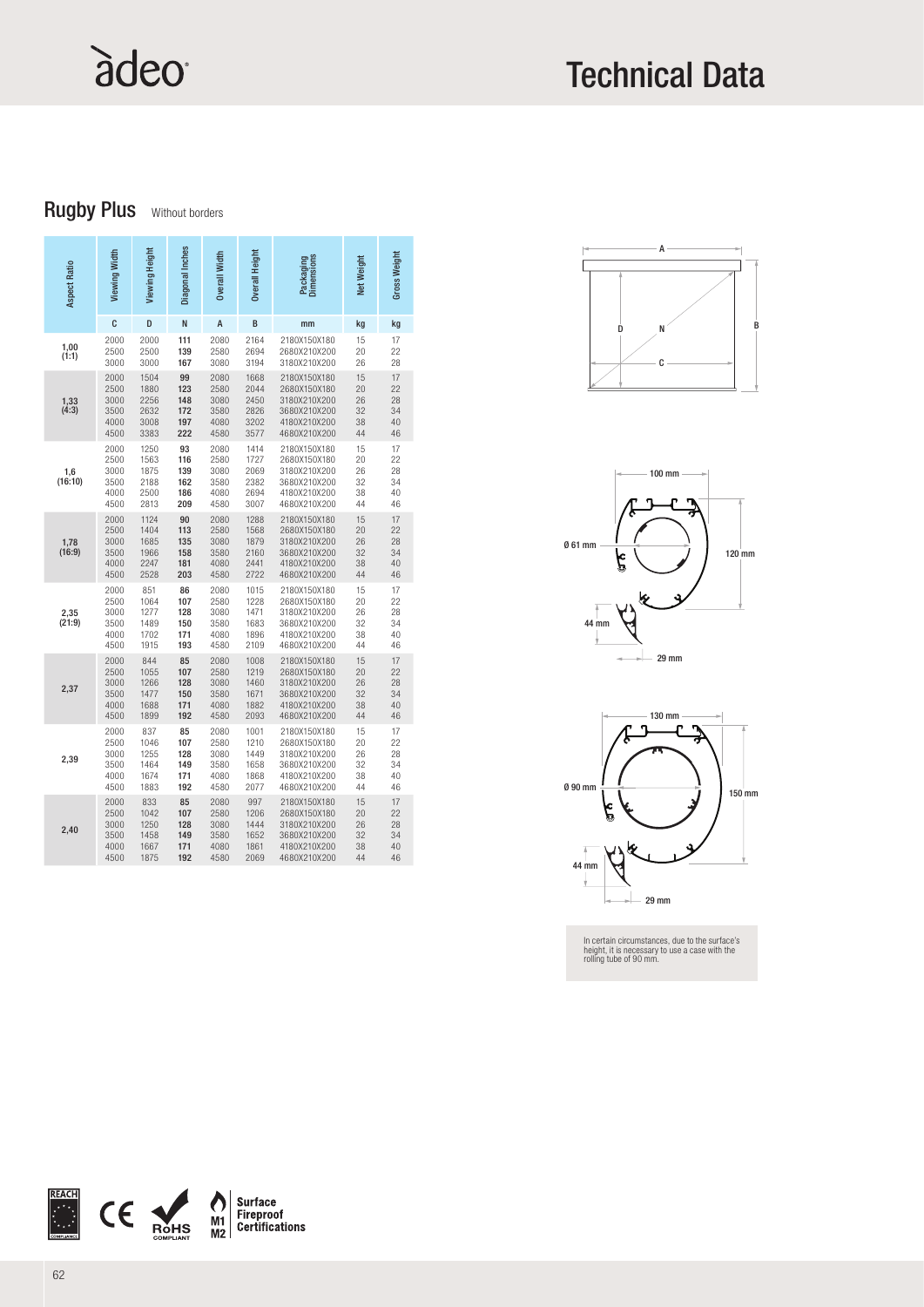## Technical Data

# àdeo

## **Rugby Plus** 50 mm borders

| Aspect Ratio     | Viewing Width                                | Viewing Height                              | Diagonal Inches                       | <b>Overall Width</b>                         | Overall Height                               | Surface Width                                | Surface Height                              | Standard Drop                        | <b>Maximum Drop</b><br>Total           | Packaging<br>Dimensions                                                                      | Net Weight                       | Gross Weight                     |
|------------------|----------------------------------------------|---------------------------------------------|---------------------------------------|----------------------------------------------|----------------------------------------------|----------------------------------------------|---------------------------------------------|--------------------------------------|----------------------------------------|----------------------------------------------------------------------------------------------|----------------------------------|----------------------------------|
|                  | C                                            | D                                           | N                                     | A                                            | B                                            | F                                            | G                                           | P                                    | mm                                     | mm                                                                                           | kg                               | kg                               |
| 1,00<br>(1:1)    | 1900<br>2400<br>2900                         | 1900<br>2400<br>2900                        | 106<br>134<br>161                     | 2080<br>2580<br>3080                         | 2164<br>2694<br>3244                         | 2000<br>2500<br>3000                         | 2000<br>2500<br>3050                        | 50<br>50<br>100                      | 50<br>50<br>50                         | 2344X150X180<br>2874X210X200<br>3374X210X200                                                 | 15<br>20<br>26                   | 17<br>22<br>28                   |
| $1,33$<br>(4:3)  | 1900                                         | 1429                                        | 94                                    | 2080                                         | 1693                                         | 2000                                         | 1529                                        | 50                                   | 450                                    | 2080X150X180                                                                                 | 15                               | 17                               |
|                  | 2400                                         | 1805                                        | 118                                   | 2580                                         | 2069                                         | 2500                                         | 1905                                        | 50                                   | 450                                    | 2580X150X180                                                                                 | 20                               | 22                               |
|                  | 2900                                         | 2180                                        | 143                                   | 3080                                         | 2524                                         | 3000                                         | 2330                                        | 100                                  | 450                                    | 3080X210X200                                                                                 | 26                               | 28                               |
|                  | 3400                                         | 2556                                        | 167                                   | 3580                                         | 2900                                         | 3500                                         | 2706                                        | 100                                  | 450                                    | 3580X210X200                                                                                 | 32                               | 34                               |
|                  | 3900                                         | 2932                                        | 192                                   | 4080                                         | 3276                                         | 4000                                         | 3082                                        | 100                                  | 450                                    | 4080X210X200                                                                                 | 38                               | 40                               |
|                  | 4400                                         | 3308                                        | 217                                   | 4580                                         | 3652                                         | 4500                                         | 3458                                        | 100                                  | 150                                    | 4580X210X200                                                                                 | 44                               | 46                               |
| $1,6$<br>(16:10) | 1900                                         | 1188                                        | 88                                    | 2080                                         | 1452                                         | 2000                                         | 1288                                        | 50                                   | 450                                    | 2080X150X180                                                                                 | 15                               | 17                               |
|                  | 2400                                         | 1500                                        | 111                                   | 2580                                         | 1764                                         | 2500                                         | 1600                                        | 50                                   | 450                                    | 2580X150X180                                                                                 | 20                               | 22                               |
|                  | 2900                                         | 1813                                        | 135                                   | 3080                                         | 2157                                         | 3000                                         | 1963                                        | 100                                  | 450                                    | 3080X210X200                                                                                 | 26                               | 28                               |
|                  | 3400                                         | 2125                                        | 158                                   | 3580                                         | 2469                                         | 3500                                         | 2275                                        | 100                                  | 450                                    | 3580X210X200                                                                                 | 32                               | 34                               |
|                  | 3900                                         | 2438                                        | 181                                   | 4080                                         | 2782                                         | 4000                                         | 2588                                        | 100                                  | 450                                    | 4080X210X200                                                                                 | 38                               | 40                               |
|                  | 4400                                         | 2750                                        | 204                                   | 4580                                         | 3094                                         | 4500                                         | 2900                                        | 100                                  | 450                                    | 4580X210X200                                                                                 | 44                               | 46                               |
| $1,78$<br>(16:9) | 1900                                         | 1067                                        | 86                                    | 2080                                         | 1331                                         | 2000                                         | 1167                                        | 50                                   | 450                                    | 2080X150X180                                                                                 | 15                               | 17                               |
|                  | 2400                                         | 1348                                        | 108                                   | 2580                                         | 1612                                         | 2500                                         | 1448                                        | 50                                   | 450                                    | 2580X150X180                                                                                 | 20                               | 22                               |
|                  | 2900                                         | 1629                                        | 131                                   | 3080                                         | 1973                                         | 3000                                         | 1779                                        | 100                                  | 450                                    | 3080X210X200                                                                                 | 26                               | 28                               |
|                  | 3400                                         | 1910                                        | 154                                   | 3580                                         | 2254                                         | 3500                                         | 2060                                        | 100                                  | 450                                    | 3580X210X200                                                                                 | 32                               | 34                               |
|                  | 3900                                         | 2191                                        | 176                                   | 4080                                         | 2535                                         | 4000                                         | 2341                                        | 100                                  | 450                                    | 4080X210X200                                                                                 | 38                               | 40                               |
|                  | 4400                                         | 2472                                        | 199                                   | 4580                                         | 2816                                         | 4500                                         | 2622                                        | 100                                  | 450                                    | 4580X210X200                                                                                 | 44                               | 46                               |
| 2,35<br>(21:9)   | 1900<br>2400<br>2900<br>3400<br>3900<br>4400 | 809<br>1021<br>1234<br>1447<br>1660<br>1872 | 81<br>103<br>124<br>145<br>167<br>188 | 2080<br>2580<br>3080<br>3580<br>4080<br>4580 | 1073<br>1285<br>1578<br>1791<br>2004<br>2216 | 2000<br>2500<br>3000<br>3500<br>4000<br>4500 | 909<br>1121<br>1384<br>1597<br>1810<br>2022 | 50<br>50<br>100<br>100<br>100<br>100 | 450<br>450<br>450<br>450<br>450<br>450 | 2080X150X180<br>2580X150X180<br>3080X210X200<br>3580X210X200<br>4080X210X200<br>4580X210X200 | 15<br>20<br>26<br>32<br>38<br>44 | 17<br>22<br>28<br>34<br>40<br>46 |
| 2,37             | 1900                                         | 802                                         | 81                                    | 2080                                         | 1066                                         | 2000                                         | 902                                         | 50                                   | 450                                    | 2080X150X180                                                                                 | 15                               | 17                               |
|                  | 2400                                         | 1013                                        | 103                                   | 2580                                         | 1277                                         | 2500                                         | 1113                                        | 50                                   | 450                                    | 2580X150X180                                                                                 | 20                               | 22                               |
|                  | 2900                                         | 1224                                        | 124                                   | 3080                                         | 1568                                         | 3000                                         | 1374                                        | 100                                  | 450                                    | 3080X210X200                                                                                 | 26                               | 28                               |
|                  | 3400                                         | 1435                                        | 145                                   | 3580                                         | 1779                                         | 3500                                         | 1585                                        | 100                                  | 450                                    | 3580X210X200                                                                                 | 32                               | 34                               |
|                  | 3900                                         | 1646                                        | 167                                   | 4080                                         | 1990                                         | 4000                                         | 1796                                        | 100                                  | 450                                    | 4080X210X200                                                                                 | 38                               | 40                               |
|                  | 4400                                         | 1857                                        | 188                                   | 4580                                         | 2201                                         | 4500                                         | 2007                                        | 100                                  | 450                                    | 4580X210X200                                                                                 | 44                               | 46                               |
| 2,39             | 1900                                         | 795                                         | 81                                    | 2080                                         | 1059                                         | 2000                                         | 895                                         | 50                                   | 450                                    | 2080X150X180                                                                                 | 15                               | 17                               |
|                  | 2400                                         | 1004                                        | 102                                   | 2580                                         | 1268                                         | 2500                                         | 1104                                        | 50                                   | 450                                    | 2580X150X180                                                                                 | 20                               | 22                               |
|                  | 2900                                         | 1213                                        | 124                                   | 3080                                         | 1557                                         | 3000                                         | 1363                                        | 100                                  | 450                                    | 3080X210X200                                                                                 | 26                               | 28                               |
|                  | 3400                                         | 1423                                        | 145                                   | 3580                                         | 1767                                         | 3500                                         | 1573                                        | 100                                  | 450                                    | 3580X210X200                                                                                 | 32                               | 34                               |
|                  | 3900                                         | 1632                                        | 166                                   | 4080                                         | 1976                                         | 4000                                         | 1782                                        | 100                                  | 450                                    | 4080X210X200                                                                                 | 38                               | 40                               |
|                  | 4400                                         | 1841                                        | 188                                   | 4580                                         | 2185                                         | 4500                                         | 1991                                        | 100                                  | 450                                    | 4580X210X200                                                                                 | 44                               | 46                               |
| 2,40             | 1900                                         | 792                                         | 81                                    | 2080                                         | 1056                                         | 2000                                         | 892                                         | 50                                   | 450                                    | 2080X150X180                                                                                 | 15                               | 17                               |
|                  | 2400                                         | 1000                                        | 102                                   | 2580                                         | 1264                                         | 2500                                         | 1100                                        | 50                                   | 450                                    | 2580X150X180                                                                                 | 20                               | 22                               |
|                  | 2900                                         | 1208                                        | 124                                   | 3080                                         | 1552                                         | 3000                                         | 1358                                        | 100                                  | 450                                    | 3080X210X200                                                                                 | 26                               | 28                               |
|                  | 3400                                         | 1417                                        | 145                                   | 3580                                         | 1761                                         | 3500                                         | 1567                                        | 100                                  | 450                                    | 3580X210X200                                                                                 | 32                               | 34                               |
|                  | 3900                                         | 1625                                        | 166                                   | 4080                                         | 1969                                         | 4000                                         | 1775                                        | 100                                  | 450                                    | 4080X210X200                                                                                 | 38                               | 40                               |
|                  | 4400                                         | 1833                                        | 188                                   | 4580                                         | 2177                                         | 4500                                         | 1983                                        | 100                                  | 450                                    | 4580X210X200                                                                                 | 44                               | 46                               |







In certain circumstances, due to the surface's height, it is necessary to use a case with the rolling tube of 90 mm.